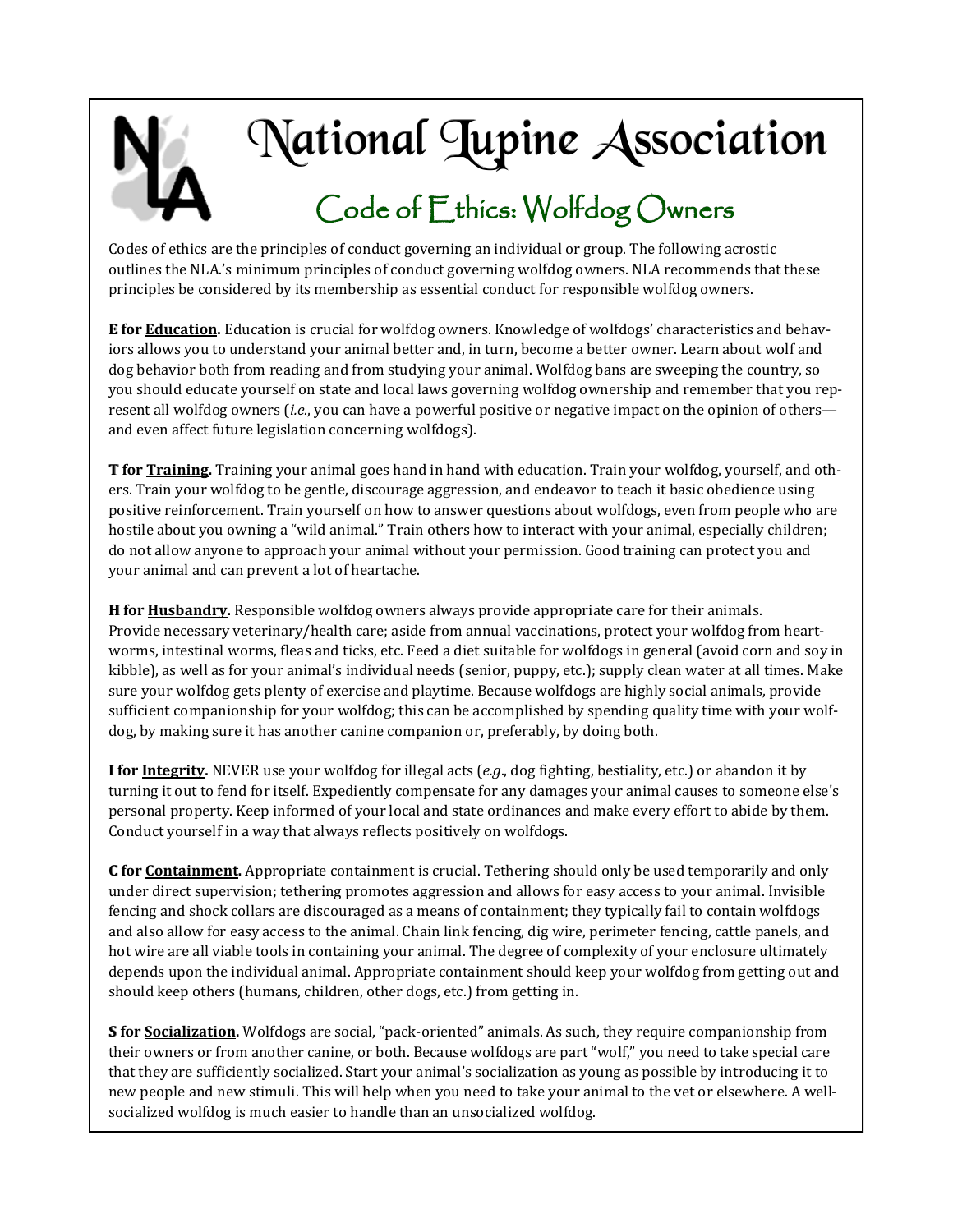## Code of Ethics: NLA Members

This "Member Code of Ethics" is established for members of NLA., whose first and foremost goal should be the welfare of wolfdogs. These ethics are set forth as minimum principles to which NLA asks members to adhere.

#### *As an NLA member, I will*

- 1. Represent myself ethically and will treat my animals humanely.
- 2. Be truthful in all statements regarding wolfdogs, including the representation of my animals; I will not falsely advertise or make false claims about my animals nor falsely mislead in advertisements.
- 3. Not only adhere to the NLA Member Code of Ethics, but I will also abide by all NLA Codes of Ethics that apply to me (*i.e*., Breeder, Rescuer, and/or Wolfdog Owner Code of Ethics).
- 4. Respect other members of NLA and will not misuse any personal information about individuals or their animals that I obtain through my participation in NLA or its events.
- 5. Behave respectfully within the wolfdog community and will not publicly or privately spread gossip about or act maliciously toward other wolfdog owners or any member of NLA.
- 6. Provide safe, humane containment for my animals, including, but not limited to, the following:
	- fencing sufficient to properly and adequately contain my animal;
	- $\bullet$  shelter sufficient for my animal to comfortably escape from the elements (*i.e.*, sun, rain, etc.);
	- a containment area that allows my animal to run/exercise; if my animal must be permanently housed inside or in a small kennel that prohibits running, I will walk my animal regularly or provide an exercise area and/or enrichment items that allow my animal to exercise/play;
	- tethering will never be used as a primary means of containment because of its propensity to create aggression and the increased likelihood of people, especially children, gaining access to the animal;
	- invisible fencing will never be used as a means of containment because of the high probability of escape and the likelihood of people, especially children, gaining access to the animal.
- 7. Maintain excellence in animal husbandry, including, but not limited to, appropriate shade, clean water, proper health care, sufficient companionship (human or canine), adequate exercise, healthy food, safe containment, etc.
- 8. Keep abreast of my local and state laws pertaining to the keeping and/or breeding of wolfdogs.
- 9. Never exceed the number of animals that I can afford to maintain or legally keep in my area.
- 10. Never use NLA in any advertising or for any personal or commercial reasons and/or gain.
- 11. Never act in a manner that may bring harm to the reputation of NLA or any of its members.

#### *Membership in NLA may be refused/revoked based on, but not limited to, the following:*

- 1. Any animal cruelty or neglect conviction, or repeated allegations (from multiple sources) of such improper conduct regarding any animal.
- 2. Support of or participation in zoophilia or any act of bestiality.
- 3. Blatant disregard for or refusal to adhere to the pertinent codes of ethics, bylaws, directives, and/or policies set forth by NLA and/or promoted by the NLA Board of Directors.
- 4. Significant disruption to the smooth operation of NLA, including, but not limited to, actions online, at the annual NLA Rendezvous, etc.
- 5. Willfully jeopardizing the life, safety, and/or well-being of any animal and/or person—such as exposing people to an aggressive animal or one known to bite without taking proper safety precautions; refusing NLA's request to sequester/remove an animal from the Rendezvous based upon safety concerns.
- 6. Unbecoming conduct online: Attacking, threatening, or bashing NLA members and/or wolfdog owners.
- 7. The NLA Board of Directors' belief that an applicant or member is detrimental to or fails to act in the best interest of wolfdogs, NLA, and/or its membership.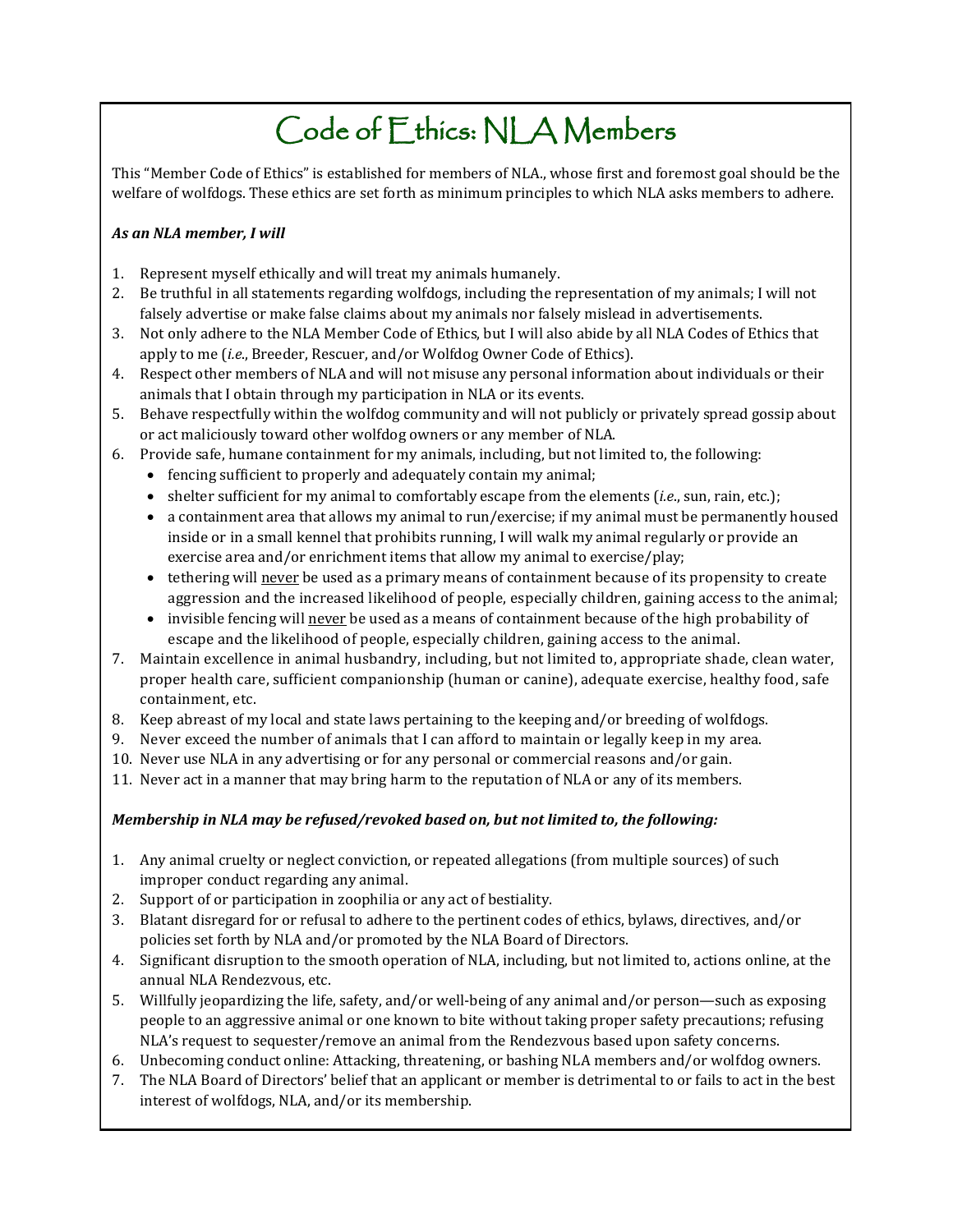### Code of Ethics: Wolfdog Breeding

NLA adopts and promotes the following "Breeder Code of Ethics" as the minimum requirements for the responsible breeding of wolfdogs. These ethics apply to all (members and non-members) who breed, even if it is only one litter.

#### *When responsibly breeding my own animals, I will*

- 1. Use only northern-breed or lupine-type dogs/wolfdogs (as are deemed acceptable) as breeding stock: German Shepherd, Malamute, Husky or a verifiable combination therein.
- 2. Breed non-aggressive animals of sound temperament. Aggressive or unsound (*e.g*., extremely skittish, etc.) animals will be removed from breeding stock (even if purchased as a breeding animal) and spayed/neutered to ensure that no accidental breeding will take place.
- 3. Never breed animals with a known or debilitating/life-threatening genetic defect that would or could affect future offspring. Such animals will be removed from the breeding stock and spayed/neutered.
- 4. Provide the buyer with a written breeder-buyer contract that is inclusive of NLA's Breeder Code of Ethics and covers, at a minimum but not limited to, the following:
	- a guarantee that the breeding pair and the offspring are free of any known genetic or debilitating/life-threatening defects;
	- an outline of proper husbandry requirements (*i.e*., feeding, containment, housing, veterinary care, training, socialization, etc.);
	- a health guarantee and a veterinary-certified health certificate, verifying that the animal is healthy and free of illness/defect (as far as the breeder is aware) and that the animal is up to date on required vaccinations and wormings; the health certificate should accompany the contract at the time of sale/transfer of pup from breeder to buyer;
	- a return/replacement policy should the animal be diagnosed (by a licensed veterinarian) with a genetic or debilitating/life-threatening defect within two years of the whelp date;
	- a stipulation for the right of return (*i.e*., the breeder is notified first if, for any reason, the owner cannot keep the animal);
	- a spay/neuter clause for pups sold that are obviously pet quality rather than breeding quality animals; and
	- an agreement that breeder and buyer maintain contact (buyer will make at least one annual check-up call; if buyer or breeder moves /changes numbers, he/she will notify the other party.
- 5. Perform basic health testing to determine the breeding animal is sound and carries no genetic issues that could affect offspring. (*NOTE: Test results should accompany—not be used in lieu of—a contract*.)
- 6. Provide accurate and verifiable pedigree information about their breeding animals: lineage, wolf and dog contents/percentages, etc. If verifiable information does not exist, the breeder will inform the buyer that the lineage and percentages of the parents are NOT verified. (*NOTE: A responsible wolfdog breeder will never engage in false or misleading advertising, including, but not limited to, providing a specific percentage for the animal when that percentage cannot be verified as outlined above.*)

#### *When responsibly breeding outside my own kennel, I will*

- 1. Abide by the aforementioned requirements, in addition to those outlined in this section.
- 2. Provide the other breeder with a breeder-breeder contract that outlines the conditions of the breeding: fees, placement of pups, pick of the litter, transportation, veterinarian treatments/fees, genetic testing, animal husbandry, etc. The breeder-breeder contract should also include information about a refund or a repeat service and the conditions for such a service if the breeding fails to yield viable offspring, viable offspring failed to make it to term or were stillborn, etc.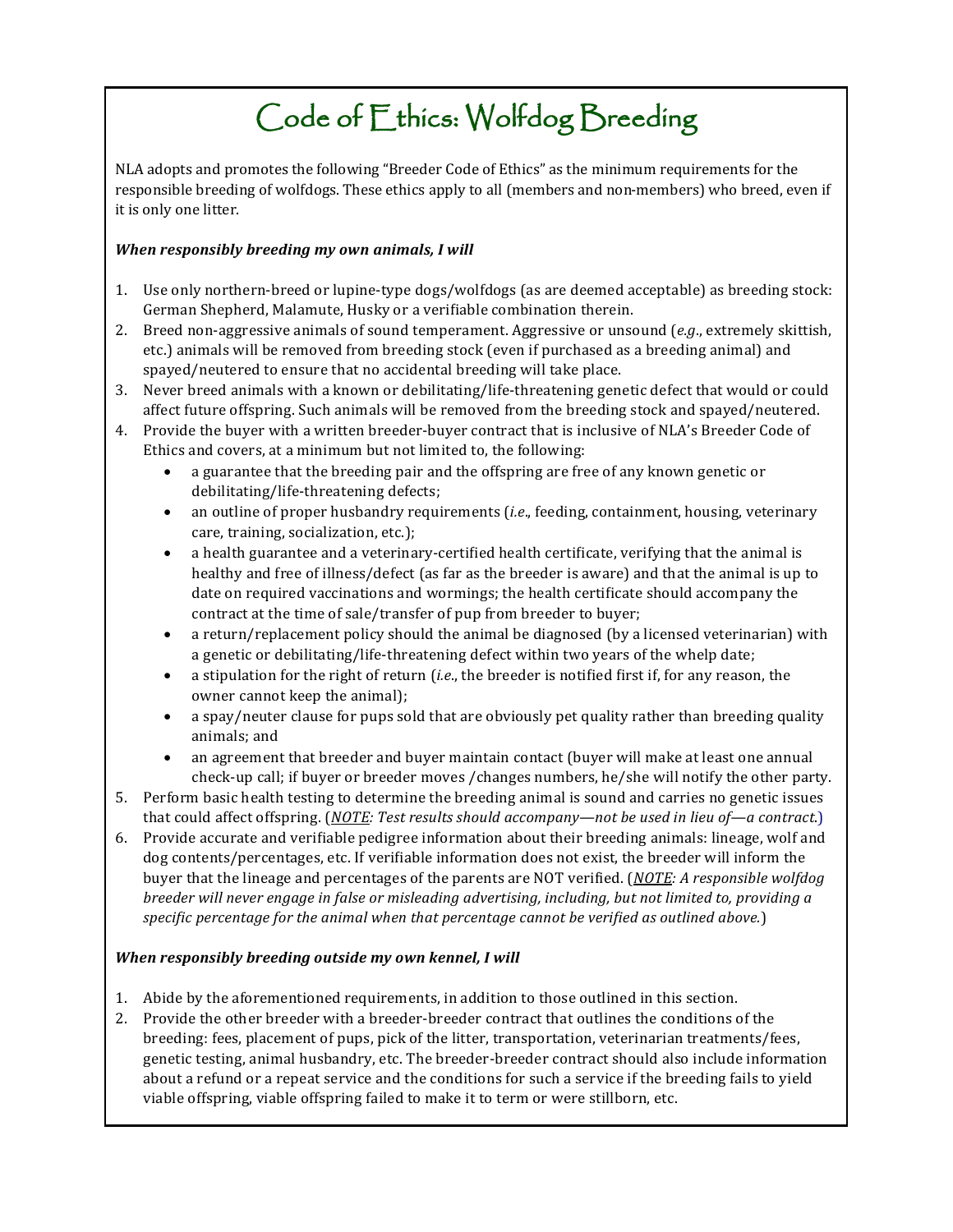- 3. Verify that the other breeding animal (1) is a lupine-type animal or northern breed dog (as outlined in #1 in the first section) or a verified wolfdog (as outlined in #6 in the first section); (2) is of sound temperament (*e.g*., is not aggressive/extremely shy); and (3) is genetically sound (through testing as outlined in #5 in the first section.).
- 4. Refuse to engage in breeding services if (1) an animal fails to meet any of the items outlined in the NLA Breeder Code of Ethics or (2) a breeder is known to be a puppy miller, a wholesaler, an unethical breeder, a zoophile, or an individual convicted of animal abuse.

#### *When responsibly selling any animal (pup, yearling or adult), I will*

- 1. Refuse to sell to (or recommend) any of the following:
	- an unethical or irresponsible owner or breeder;
	- a wholesaler, puppy miller, collector, or broker;
	- a prospective owner who lacks proper containment; and/or
	- a prospective owner who is unable to provide the proper care (*e.g*., the buyer doesn't have a stable income, already has too many animals to properly care for, etc.).
- 2. Provide the buyer with a breeder-buyer contract that includes, but is not limited to, the information outlined in #4 in the first section.
- 3. Reclaim, or assist in the placement of, any pup that the breeder produces and that the buyer must relinquish at any time during the animal's life.
- 4. Provide the buyer with the animal's lineage going back a minimum of three generations. If the pedigree is unverified, the buyer will be made aware of that fact.
- 5. Provide all necessary health care to the animal prior to selling it; maintain accurate health records of all animals and litters, disclosing all relevant health records, health/medical issues, and/or medical treatments of the litter, dam, and/or sire to all buyers.
- 6. Encourage buyers to have their new animals examined by a licensed veterinarian and continue with any necessary medical treatments (*i.e*., continued vaccinations or other treatments). Buyers should make the results known to breeders for the mutual protection of all: buyers, breeders, and animals.

#### *In all cases, and in addition to the items above, as a responsible wolfdog breeder, I will*

- 1. Maintain excellence in the husbandry of my animals in accordance with the ethics set forth by NLA, including, but not limited to, providing appropriate shade, proper health care, clean water, sufficient companionship (human or canine), adequate exercise, healthy food, safe containment, etc. (*NOTE: Tethering and invisible fencing are neither safe nor humane forms of containment (1) because of the propensity to create aggression with the former and the high probability of escape with the latter, and (2) because, with both, there is an increased likelihood of people, especially children, gaining access to the animal and getting bitten.*)
- 2. Never exceed the number of animals that I can afford to maintain in accordance with the ethics set forth by NLA.
- 3. Ensure that I have sufficient time and resources to socialize the pups I produce and sell; if I do not have the time or the finances to socialize the pups, I will not breed.
- 4. Ensure that sufficient buyers are lined up before breeding any animals; if I do not have a sufficient or reasonable number of buyers lined up before the breeding takes place, I will delay breeding until the following year.
- 5. Verify that all buyers are able to obtain veterinary services from a qualified veterinarian that will treat wolfdogs.
- 6. Seek appropriate references from all prospective buyers.
- 7. Perform (or have someone perform) home checks on all buyers.
- 8. Never use the NLA name or claim NLA endorsement for any breeding or advertising purposes.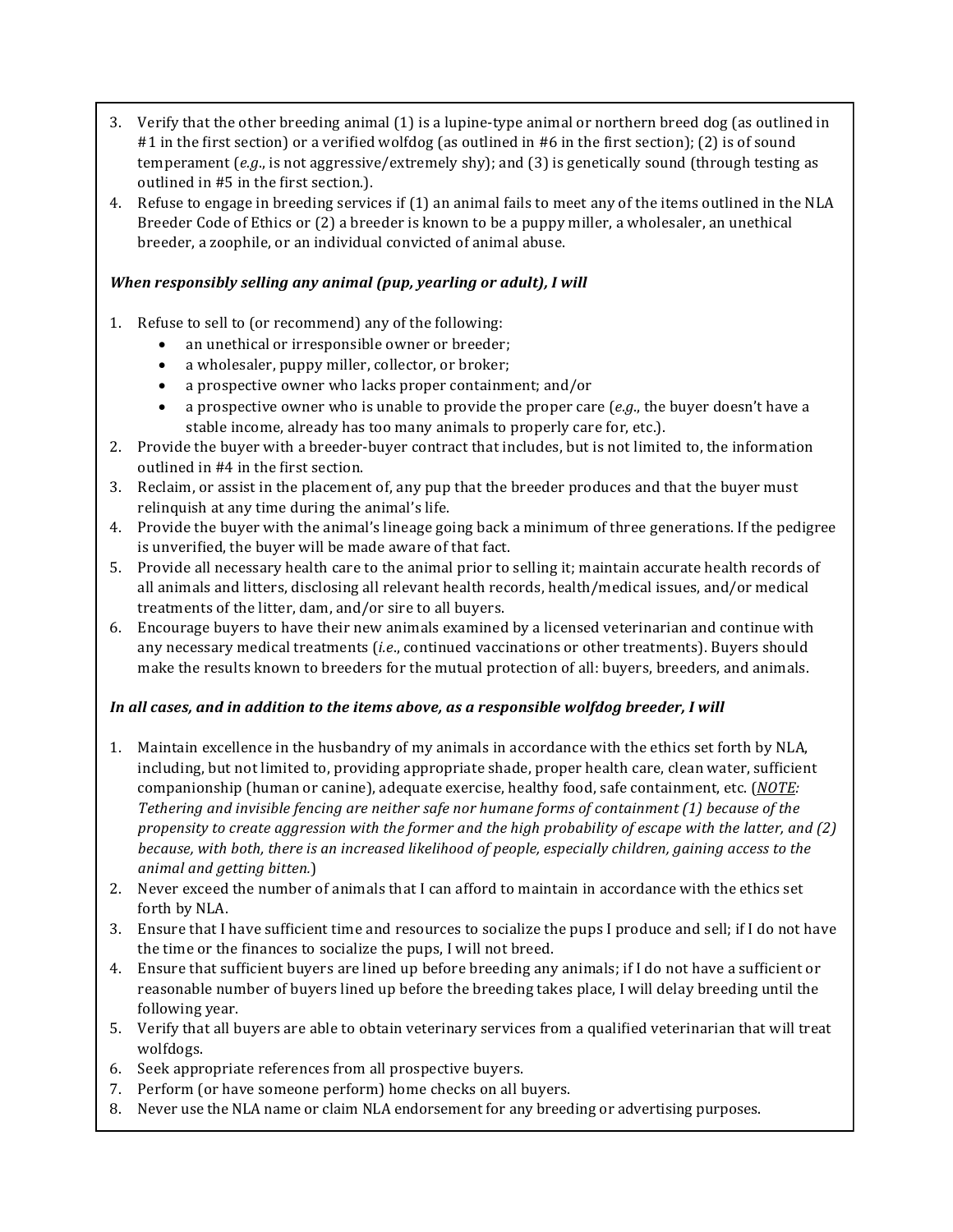# Code of Ethics: Wolfdog Rescue

NLA sets forth the following "Rescuer Code of Ethics" as minimum principles and standards for responsible wolfdog rescue. These ethics apply to all individuals (members and non-members) who engage in rescue.

#### *I understand that rescuers represent the wolfdog community as a whole; therefore, as a responsible wolfdog rescuer, I will*

- 1. Portray the highest moral character and promote a favorable image of myself and wolfdogs to local agencies, colleagues, and the general public.
- 2. Combat myths and rumors with real knowledge by having a fundamental understanding of laws, medical/health issues, husbandry needs, and training basics as they apply to wolfdogs.

#### *As a responsible wolfdog rescuer, I will evaluate my ability to perform rescues by determining if I*

- 1. Have sufficient time to devote to rescuing an animal.
- 2. Am prepared and knowledgeable enough for handling the extremes of canine personalities.
- 3. Can provide a suitable place for safely/securely housing rescues that complies with state and local health and animal ordinances.
- 4. Have sufficient financial resources to maintain and provide long-term/serious medical care should it be required. (*NOTE: A veterinarian that understands wolfdogs and supports rescuers is a valuable asset.*)

#### *When responsibly rescuing or facilitating the rescue of a wolfdog, I will*

- 1. Interview the owner of the animal in person and/or via the phone before taking possession of the animal. (Initial contact may be via the internet, but rescuers should speak to the owner, as well.)
- 2. Provide suggestions and discuss available options honestly with the past and/or future owner.
- 3. Make every attempt to help the owner keep the animal in its current home. If home environment and conditions are not serious issues, then I will endeavor to work with the owner to educate them and/or obtain assistance for them to resolve problems and avoid surrender of the wolfdog.
- 4. Obtain a full background on the animal (if possible), including, but not limited to
	- name, gender, and date of birth;
	- medical history, including copies of all veterinary records;
	- wolf percentage and/or wolf and dog content;
	- socialization and training extent/history;
	- level of exposure to and tolerance of strangers, children, other animals, etc.;
	- primary means of containment required;
	- breeder's name and contact information (the breeder should be notified); and
	- owner's name, contact information, and reason for relinquishing ownership of the animal.
- 5. Perform a thorough evaluation of the animal for both social and medical problems.
- 6. Determine type of placement best suited to the individual animal. Some animals may be placed in homes with families, some in homes with no other pets, some in sanctuaries, etc. (*NOTE: The liability of placing a large, aggressive wolfdog is unacceptable when it could result in an injury and/or fatality, the prompting of lawsuits and further breed-specific legislation, etc*.)
- 7. Require owners to sign release waivers—relinquishing rights to and ownership of rescued animals.
- 8. Consider the communication and correspondence with the surrendering individual or agency as privileged information, releasing it only as required for medical questions/treatment.
- 9. Refrain from using the NLA name or claim NLA endorsement to facilitate a rescue unless given express permission to do so with approval by the NLA Board of Directors.